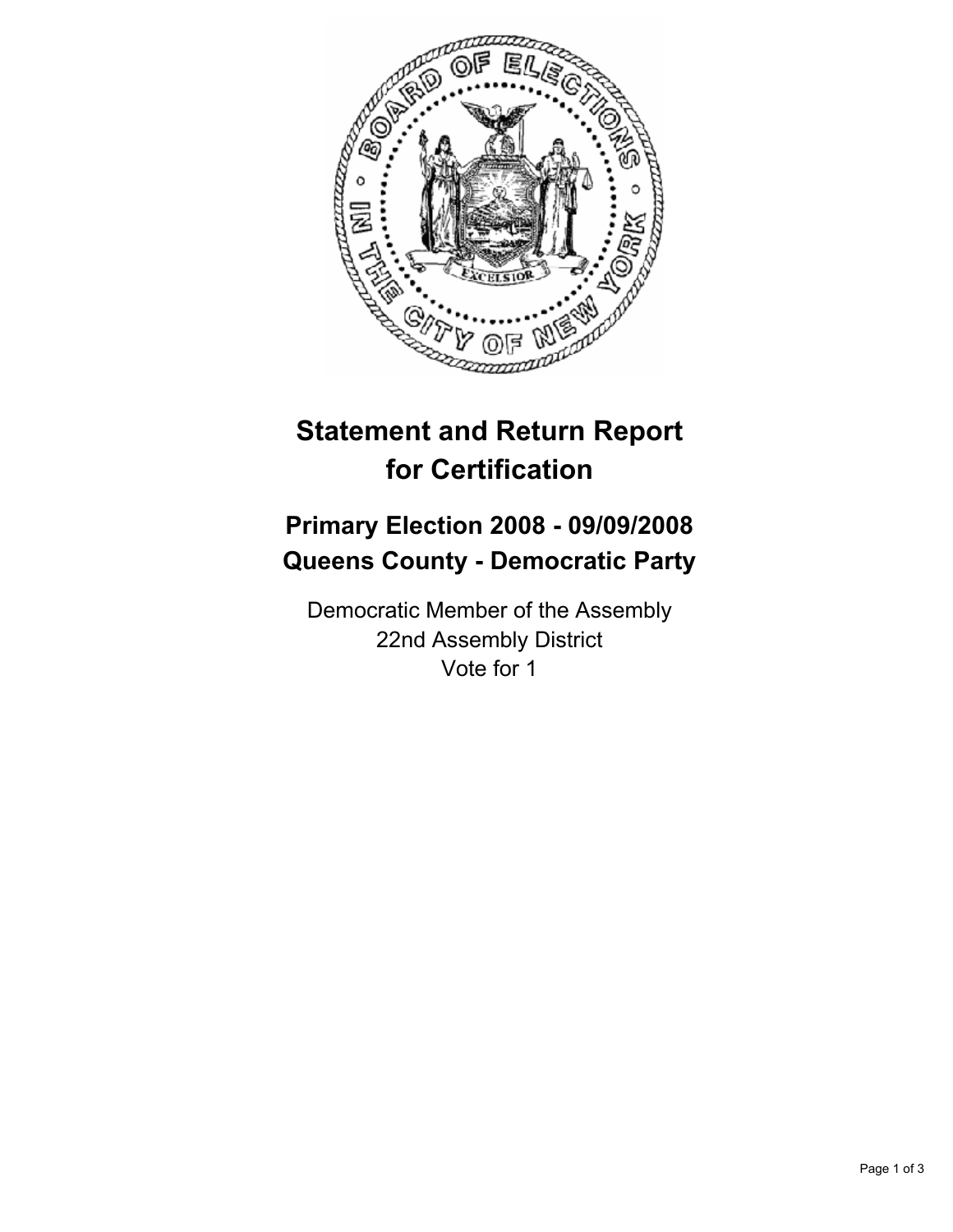

## **Assembly District 22**

| <b>Total Votes</b> | 4,836 |
|--------------------|-------|
| <b>ELLEN YOUNG</b> | 1,991 |
| <b>GRACE MENG</b>  | 2,845 |
| AFFIDAVIT          | 273   |
| ABSENTEE/MILITARY  | 133   |
| <b>EMERGENCY</b>   | 0     |